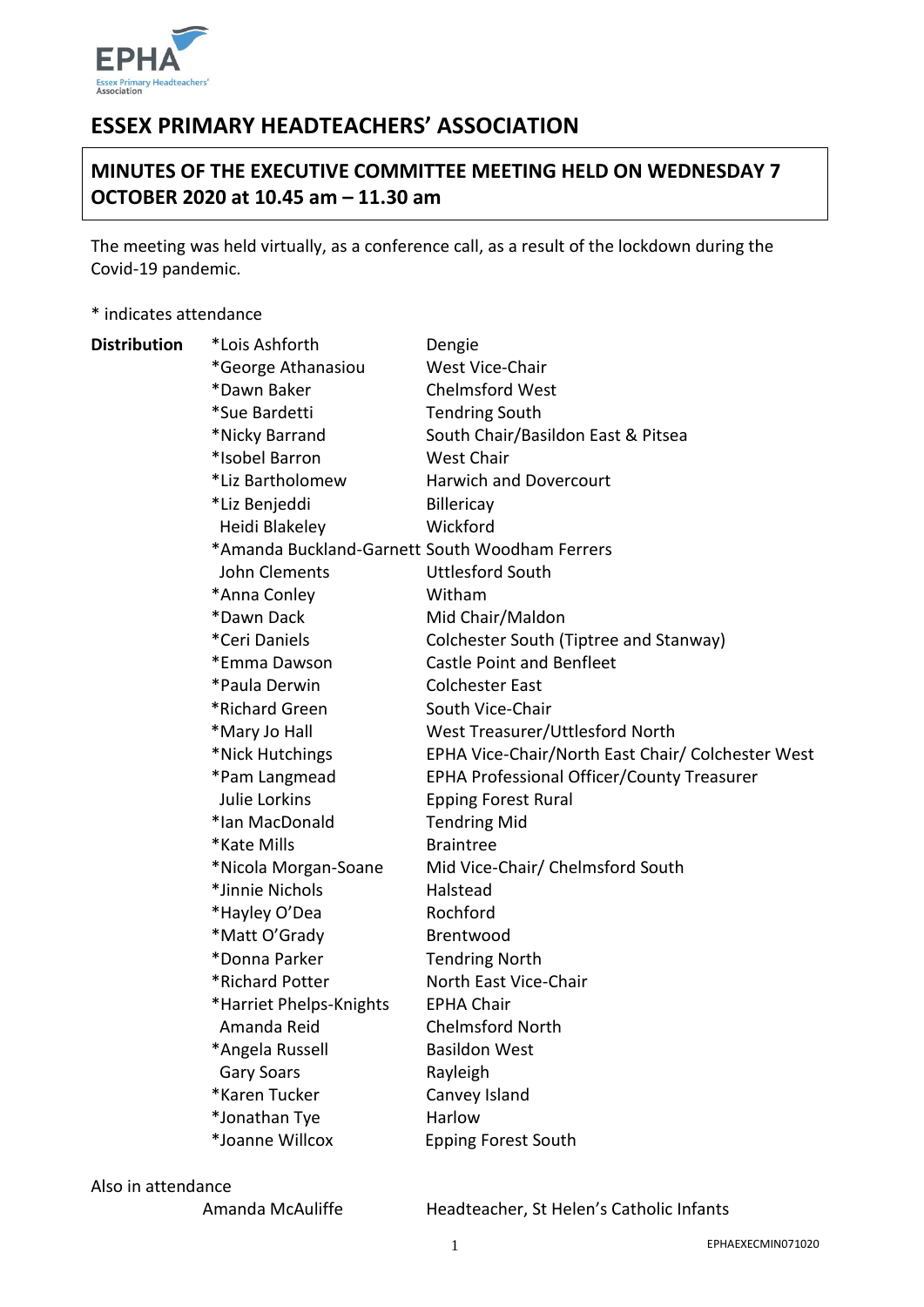

#### **1. WELCOME AND APOLOGIES FOR ABSENCE**

Harriet Phelps-Knights, the EPHA Chair, welcomed everyone to the Executive meeting.

Apologies were received from:

- Heidi Blakeley Wickford
- John Clements Uttlesford South
- Julie Lorkins **Epping Forest Rural**
- Hayley O'Dea Rochford
- Amanda Reid Chelmsford North
- Gary Soars **Rayleigh**

#### **2. FOLLOW UP FROM THE ANNUAL GENERAL MEETING**

The meeting followed on from the AGM, which Michelle Winter (Senior HMI) had attended. George Athanasiou, who had received an Ofsted visit the day before, fed back his experience. He has produced a video about the visit, which was played at the AGM. He stressed that the visit was entirely non-judgmental and inspectors were at pains not to make any comments on the school's action and practice. He noted that the telephone call the day before the visit lasted about one hour and twenty minutes, and that time was spent organising the meeting and reiterating the information on the slides provided by Michelle Winter in her presentation to the AGM. He advised that headteachers should not release staff, shouldn't do any specific preparation and certainly shouldn't put governors or the SEP on stand-by. He noted that the matter of headteacher wellbeing was not really addressed beyond asking the question: "How are you?" Many of the questions during the visit related to children with special educational needs.

The inspectors did make it clear that they had the power to convert the visit to a full inspection if they saw anything they were uncomfortable with.

#### **3. BUSINESS INTERESTS REGISTER**

Executive members have been asked to complete a business interests' form and to forward this to the Professional Officer. It was **AGREED** that all Executive members who have not yet done so should complete a form at the earliest opportunity.

#### **4. MINUTES OF THE PREVIOUS MEETING**

The minutes of the Executive meeting held on 9 July 2020 were confirmed as an accurate record. The following matters arising were raised:

#### **a) Online CPD (Minute 4b refers)**

It was confirmed that Juniper Education are currently delivering their training online.

### **b) Return to school with confidence – summer campaign (Minute 4c refers)**

The campaign took place as a community service during the summer. Nick Hutchings reported that he had seen the campaign (including a video he made to support the campaign).

**Executive members who have not yet send BI form**

**Action**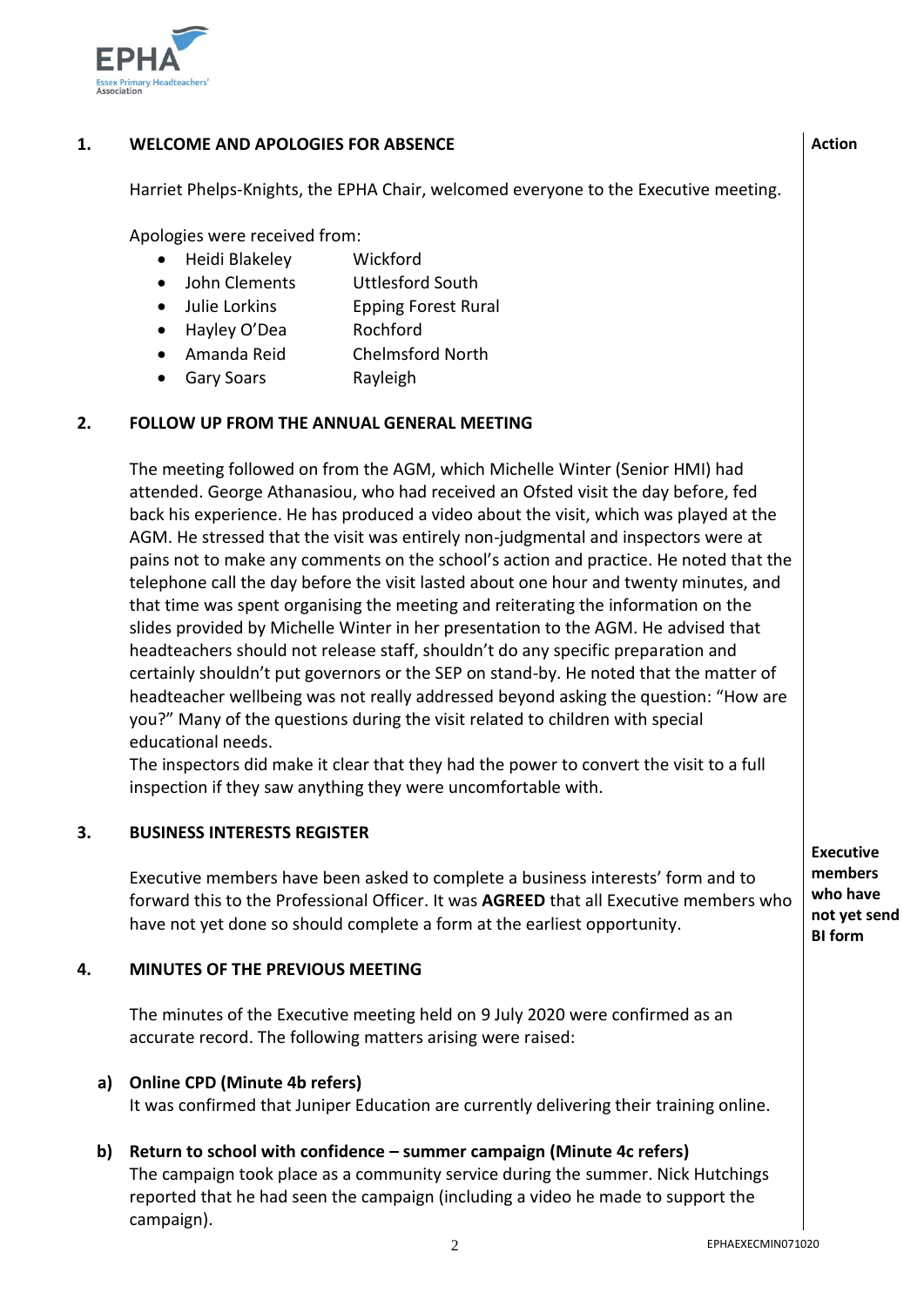

#### **c) Link programme (Minute 4d refers)**

The EPHA Professional Officer noted that she has not yet had confirmation that the Link programme workshops, held face to face in the spring term, had resumed, though the intention is that these will be delivered online.

## **d) Webcast with Mike Gogarty and Clare Kershaw (Minute 8 refers)**

This was organised for September and took place online. The webcast can be accessed on YouTube and has had over 1,000 views. A follow-up webcast has been arranged for 5<sup>th</sup> November at 1.30 pm. The Professional Officer will circulate an invitation to headteachers before half term.

#### **5. PRIORITIES FOR EPHA FOR THE 2020/21 YEAR**

The Chair of EPHA suggested the following priorities a focus for the EPHA Executive in the coming year.

**a) Support for schools around Covid-19** Including navigating the guidance and putting forward primary headteacher views.

### **b) Continuing to work collaboratively with partners**

Including the Local Authority, ASHE, ESSET, and now the Regional Schools Commissioner officer. It has never been more important to ensure that the primary headteacher voice is heard.

#### **c) Headteacher well-being**

This is even more important than ever given the huge current pressures on headteachers. The Headteacher Wellbeing programme, led by Jo Barclay, is being rolled out to schools. This started with a focus on resources for governors. The Professional Officer noted that all Schools Effectiveness Partners have received training on the Headteacher Wellbeing programme resources and they should be focused on this as a concern.

#### **d) Termly briefings for headteachers**

Continuation of the termly briefings delivered by the Professional Officer which are welcomed by many headteachers across the County.

### **e) Training opportunities**

The Chair asked Executive members to feedback if there was anything EPHA should be responding to with training, resources and website updates – ongoing.

The Chair reminded EPHA Executive members to send any other thoughts or suggestions for priorities to the EPHA Professional Officer.

#### **6. EPHA REPRESENTATION ON GROUPS AND COMMITTEES**

#### **i) Leadership Group meeting**

The EPHA Chair reported that the EPHA Leadership Group (Chair, Professional Officer and Area Chairs) met with Lisa Fergus and Alison Fiala on 10<sup>th</sup> September 2020. The meeting focused on a number of issues arising over the last few months including

**Professional Officer**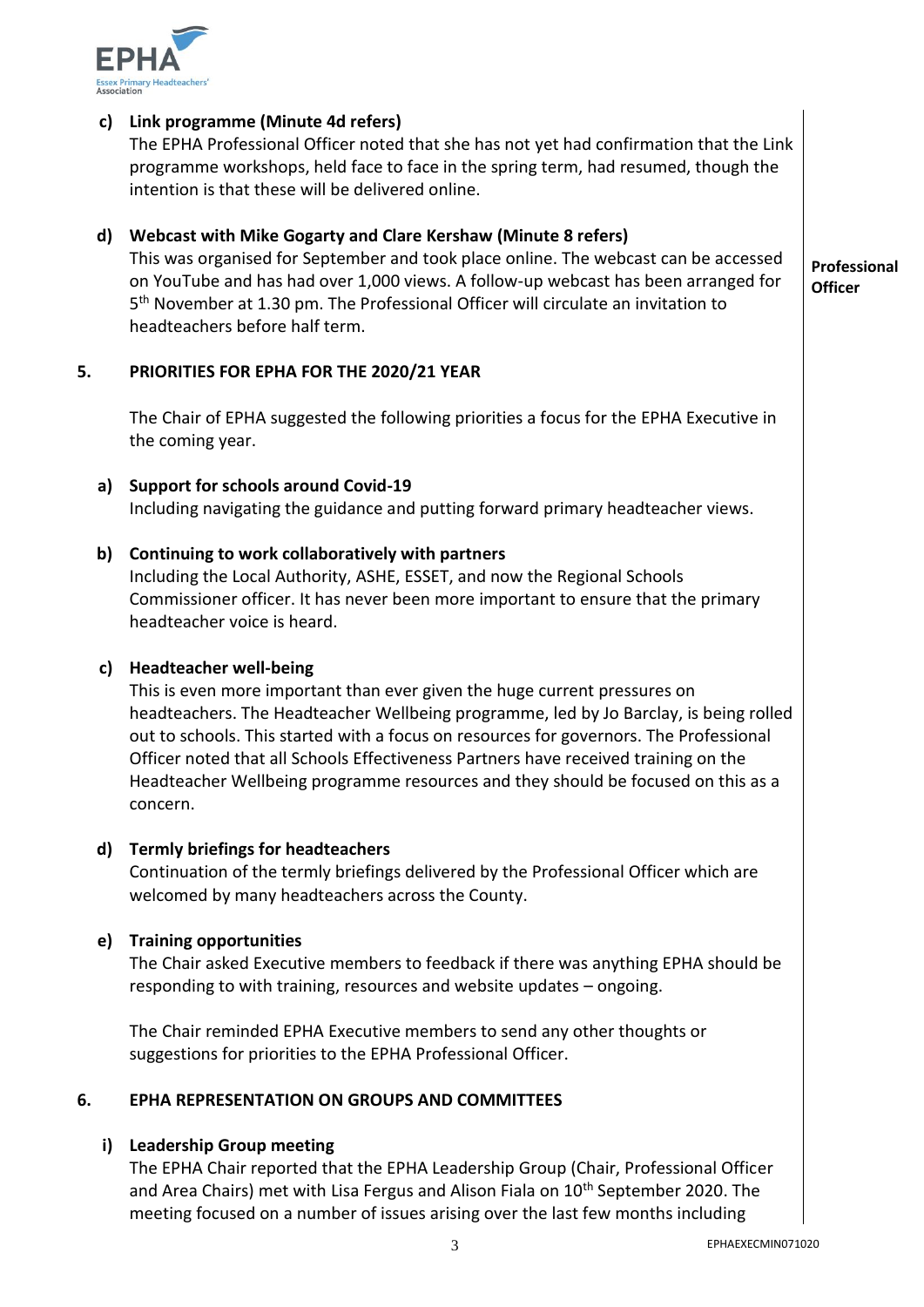

testing issues, test and trace, the DfE daily attendance return, and elective home education. The Chairs were asked if they wanted the School Comms emails to continue; the group's view was the Covid related updates should continue to be circulated by email, and that non-Covid related matters should be published in the weekly Education Essex newsletter (which had ceased since the end of March). This has now been actioned by the Local Authority.

Inclusion continues to be a priority for the Local Authority, but there are not dates for meetings of the Inclusion Headteacher Roundtable.

Harriet noted that Nicola Woolf (with the Board) is in the process of refreshing the School-Led Improvement system, and the Local Authority is conducting a root and branch review of those children who are not in full time education.

The School Effectiveness Partners will be discussing schools' plans for catch-up during their visits and offering support, but the EPHA view is that they should tread very softly and not put pressure on headteachers. There was some concern that the matrix that they proposed had been presented to schools as having been endorsed by EPHA and that was not the case. EPHA Chairs made it very clear that their view was that the matrix should only be used if the school was in agreement and Alison Fiala confirmed this approach.

The pressures that headteachers and school staff are under was made very clear to the Local Authority officers.

#### **ii) Meeting with Regional Schools Commissioners and Local Authority officers**

The EPHA Chairs and Professional Officers met with Alan Parnen, Deputy Director East of England RSC and Ian Jacobs, RSC team, along with Clare Kershaw and Lisa Fergus. The following issues were discussed:

#### *DFE daily return*

The requirement for schools to submit a daily attendance and staffing return to the DfE continues to be an extra burden on schools. Schools are, of course, also having to complete the daily pupil registration, in addition to the daily return. Alan Parnum said that he recognizes the daily burden of this data collection, but noted that there is about an 85% return currently from schools, and this information informs the Cabinet, but also SAGE, enable them to make instant and timely decisions. We did stress that there should be an easier way to collect data, and that the DfE should consider, at least, fewer than weekly collections. Alan pushed back on this totally, saying that this was unlikely to change "any time soon".

### *DfE guidance for schools*

The varying and differing guidance about how schools can operate safely is a good example of how much pressure heads are under. We accepted that guidance has to change over time, but too much of the guidance is inconsistent and often impractical or unworkable in schools. Headteachers are left to interpret the guidance, and have to respond to change and inconsistency on a daily basis. We need clearer and better thought-through information.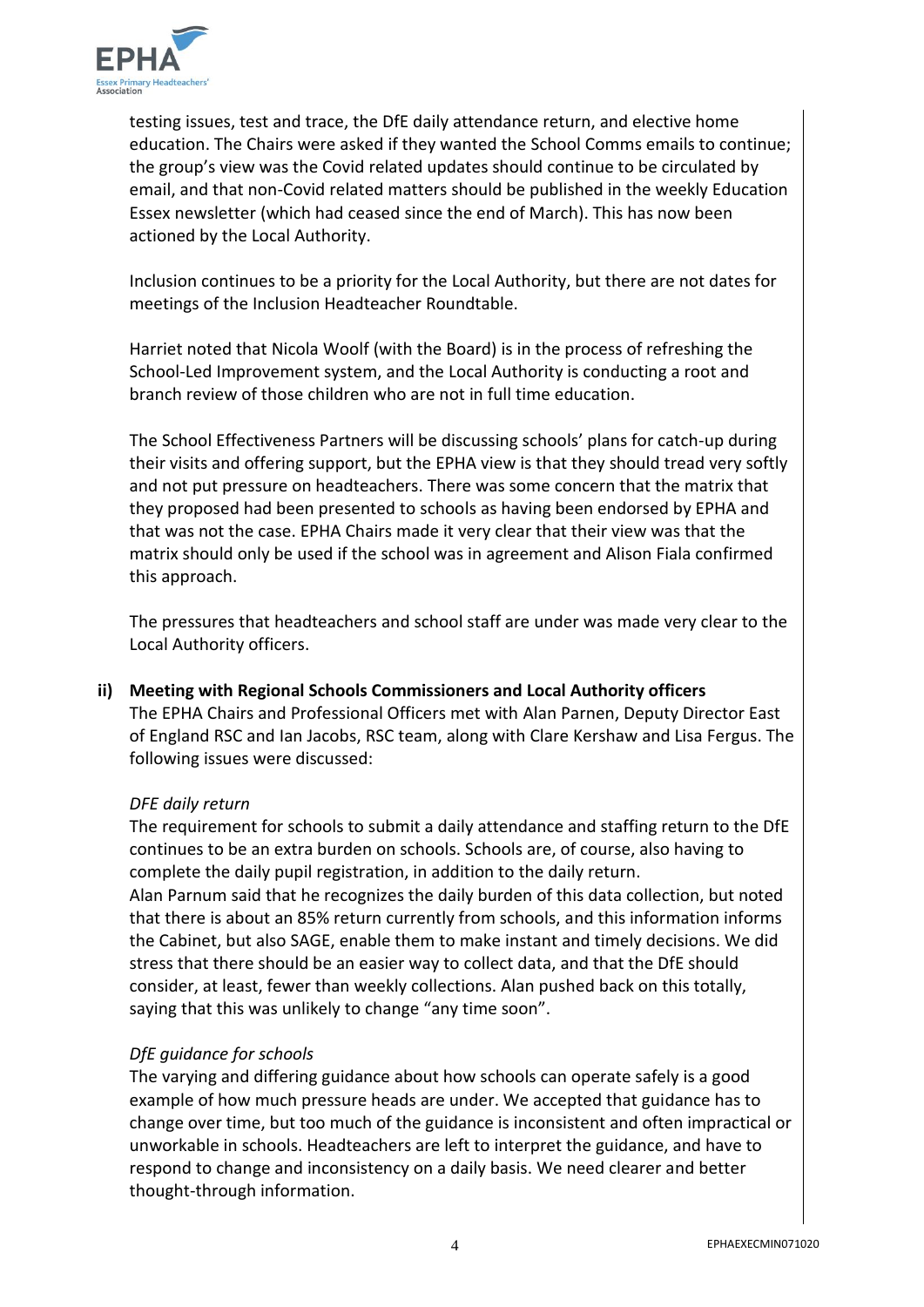

#### *Contingency planning and remote learning*

The group expressed their concern about the introduction of the Temporary Continuity Direction (from 22 October) which makes it a legal duty to provide remote education for state-funded, school-age children unable to attend school due to coronavirus. This direction was announced last Thursday, with apparently little consultation with schools, headteachers or even the unions. The Professional Officer argued, and was supported by colleagues, that this is draconian, and there is no explanation of what the consequences might be for any school that fails to fulfil the legal duty. The guidance about what a school should be offering is extensive, with the expectation that a school will be able to provide a full day, ideally including live lessons.

Alan Parnum noted that he shared some frustration about the Temporary Continuity Direction, admitting that in most cases this was not actually needed. He stated that the DfE knew that this would not "land well" with schools.

In response to comments, Alan said that he would take the points about staffing, secondary v primary guidance, and parental engagement.

He noted that the laptop scheme is available to schools, but agreed with Nicky to look into the issue of them being limited to Years 3 and above.

We stressed that any new initiative designed by the DfE should take into consideration the added workload for headteachers. The group raised the additional financial burden on schools to cover staff absence or other associated costs, which will rise as we are only at the very start of the new term and restrictions. School budgets were set with no additional funding or capacity to cope with this additional burden.

Headteachers asked about SATS and needing early sight of the time line, expectations and how assessments in primary schools should be conducted.

The EPHA Chairs have asked to meet again with the RSC representatives, and this was agreed though a date is yet to be set.

### **iii) Meeting with Social Care Directors**

The EPHA Chair, Vice-Chair and Professional Officer met with Social Care quadrant directors on 11<sup>th</sup> September. The main issues addressed were the need for social workers to have clear protocols around the use of PPE when visiting schools, and also clarification around how they can demonstrate that they are DBS checked. Jo Barclay has suggested that they should carry a letter from a line manager to confirm their status, and this is being considered further.

#### **iv) Professional Officer report**

The report gave details of the meetings attended by Pam Langmead on behalf of EPHA. In addition to the attendance at meetings (and writing follow up reports), her work for EPHA has included:

- Information, emails and communications with all headteachers, including in response to the Covid-19 pandemic;
- Responding to queries and actions from the Executive, ECC, other association officers, interested companies;
- Individual support for headteachers when issues arise:
- Identifying and supporting new headteachers;
- Managing the Colleague Supporter programme;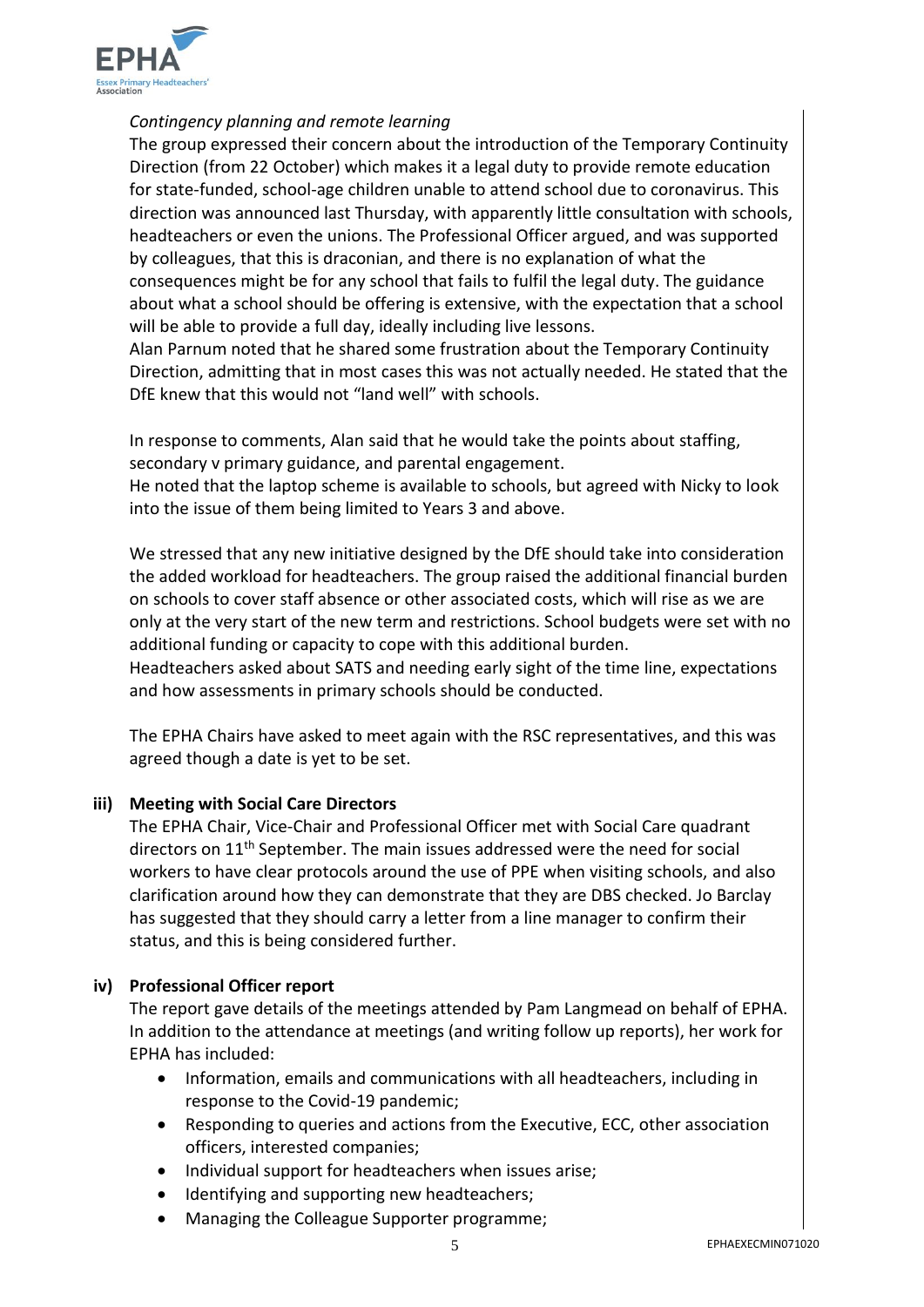

- Briefings to headteacher groups 29 partnerships/clusters are now holding termly briefings – researching and writing briefing notes and presentations –and keeping them up to date as new directives, guidance and documents are introduced;
- Writing and delivering governor training on the new Ofsted framework, pupil exclusions and governor monitoring;
- Writing 7 minute staff meetings, including KCSiE 2020 changes, KCSiE quiz, Covid-19 Staying Safe in School, Covid-19 Pupil Wellbeing, and updating all existing resources;
- Updating support materials for schools, including statutory policy lists, website checklists, and the Support Directory;
- Organisation and management of the area meetings in the autumn term;
- Organisation and management of the WEPHA conferences;
- Organising and running Coronavirus webcast with Dr Matt Butler, and webcast with Mike Gogarty (Public Health director) and Clare Kershaw;
- Managing the EPHA finances: paying claims and invoices (including from Colleague Supporters), supporting area treasurers, producing reports, paying in cheques;
- Managing the bookings, organising and running the Deputy Headteacher conference, future planning for Heads' conference;
- Updating EPHA records and website;
- Other tasks as required.

The Professional Officer noted that the most useful meetings are the regular conference calls with Clare Kershaw, other LA officers and ASHE representatives, and these continue to be an effective way to feedback concerns from primary headteachers.

She noted that the Deputy and Assistant headteachers conference had, this year, been held online. Over 180 deputies attended and the conference, despite a few technical glitches, was well received.

## **v) Schools Forum report**

The EPHA Chair noted that a number of EPHA Executive members are on the Schools Forum (including herself, Richard Green, Sue Bardetti and the Professional Officer). At recent meetings the main focus has been to develop the Essex Funding Formula. The Local Authority is proposing a move to the National Funding Formula over the next two years, except for the primary lump sum which will reduce over three years. Harriet noted that, as always, there will be both winners and losers in any funding formula that is decided. She reminded headteachers to respond to the consultation, which closes on Friday 16<sup>th</sup> October.

#### **7. MATTERS TO BE RAISED WITH THE LOCAL AUTHORITY**

- **i)** It was agreed that the Executive would ask which schools have had visits from Ofsted, so that we can receive feedback from those heads.
- **ii)** A headteacher noted that the SEND strategy meetings that have been conducted with schools have been a waste of time. The Inclusion Partners have demanded a great deal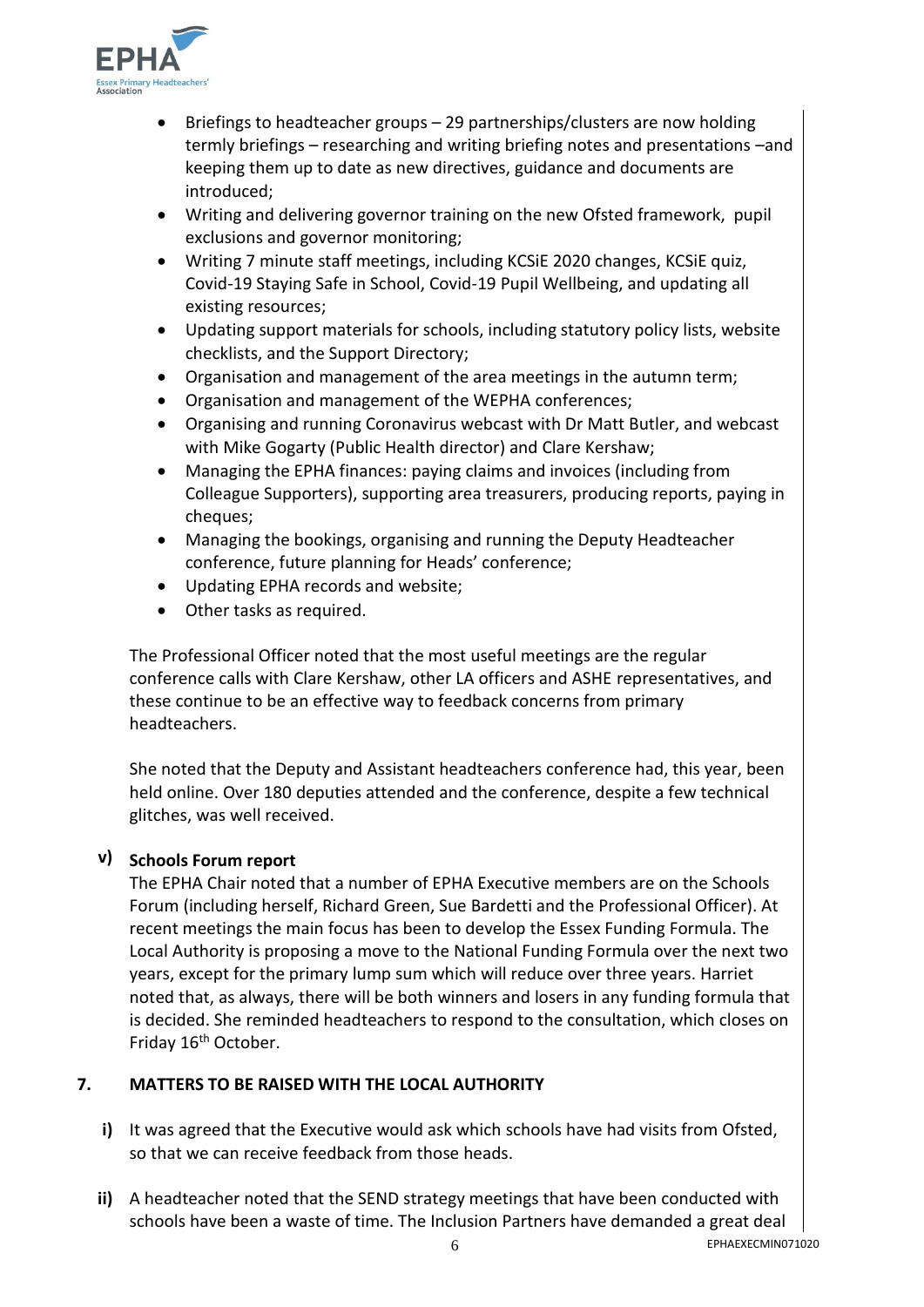

of information (much of this is historical data which they asked for a year ago) and gave very little suggestions or strategies around the support they could offer. In some cases therapists (for example, speech and language) have been into schools, but this is inconsistent and it was argued there needs to be uniformity across teams. One headteacher noted that pre-Covid there was a "menu" of support on offer; she argued that the teams should develop a list of what support is actually available during this restricted period, so that schools can discuss and determine what support they need and can access, depending on their own specific context. It was noted that that school staff were told that they had to attend recent MLD workshops and also one plan training, both of which were a waste of time. One headteacher noted that, following the period of home learning, a number of parents at his school are now demanding EHCPs for their children. He suggested that the SEND could help schools by liaising with parents and explaining what support is available and why an EHC plan is not automatically available for a child. Another headteacher echoed this, saying that she also has an increased number of parents asking for EHCPs. She said that their expectation is that the school should drop everything and undertake the necessary assessment for their child and, at the same time, she has found that she has been stonewalled by the EP team. She also noted that parents are being told by the LA that schools must put support into place (that they are expected to fund). The Local Authority has explained that this expenditure may then be backdated if the EHCP is agreed.

- **iii)** One headteacher expressed her concerns that admissions are applying fair access protocols with no reference to the limitations caused by Covid restrictions, even when there are places in alternative schools.
- **iv)** It was agreed that the current inconsistency of SEP visits, including whether or not the matrix is used, should be addressed.
- **v)** A headteacher asked if schools are obliged to offer remote learning to a child if the family has been on holiday and is therefore required to quarantine.
- **vi)** The Local Authority recently announced its decision that the remaining Central Payment schools must open their own bank accounts in time for the new financial year. This has created a great deal of stress and anxiety, not least because some banks are not offering new bank accounts during the pandemic. A headteacher noted that there has been training offered (at a cost to the school) but it has created a huge amount of work at a time when schools are under immense pressure. The EPHA Chair expressed her frustration that this decision (made by the Cabinet in March) had not been conveyed or discussed in any of the many meetings that EPHA representatives have with the Local Authority. It was argued that the LA has a responsibility to offer considerable support to enable the transfer to happen, or else they should delay the decision.

#### **8. ANY OTHER BUSINESS**

The Professional Officer noted that the termly headteacher meetings will take place on the dates agreed, but that they will be online meetings, offering each quadrant the opportunity to hear from, and question, Clare Kershaw and other LA officers.